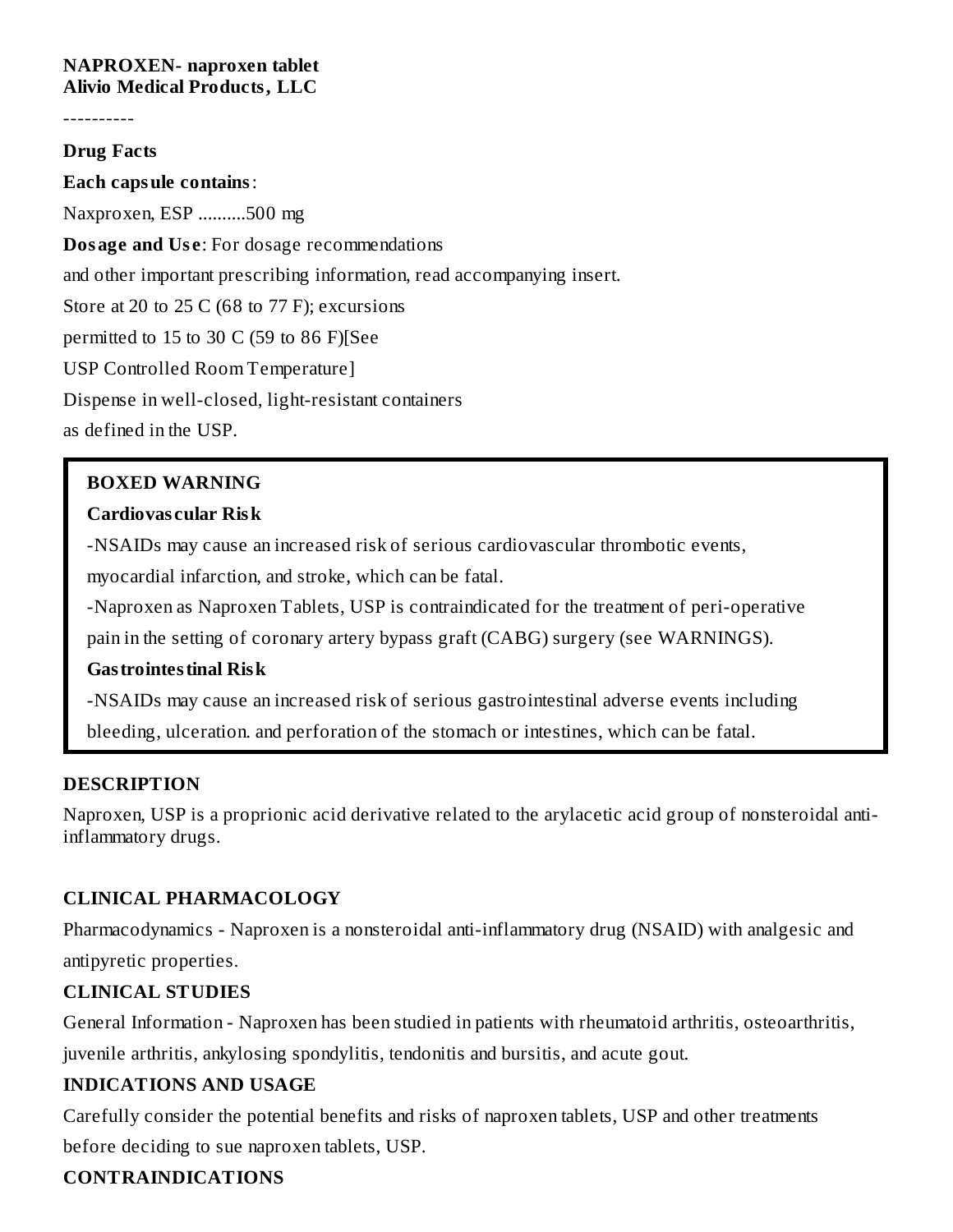Naproxen tablets, USP are contraindicated in patients with known hypersensitivity to naproxen, USP.

# **WARNINGS**

Cardiovascular Effects - Cardiovascular Thrombotic Events Clinical trials of several COX-2 selective

and non-selective NSAIDs of up to three years duration have shown an increased risk of serious cardiovascular (CV)

thrombotic events, myocardial infarction, and stroke, which can be fatal.

# **PRECAUTIONS**

### **General - Naproxen - containing products such as naproxen tablets, and other naproxen products should**

**not be us ed concomitantly since they all circulate in the plasma as the naproxin anion**.

# **ADVERSE REACTIONS**

Adverse reactions reported in controlled clinical trials in 960 patients treated for rheumatoid arthritis

or osteoarthritis are listed below.

# **OVERDOSAGE**

Symptoms and Signs Significant naproxen overdosage may be characterized by lethargy, dizziness,

drowsiness, epigastric pain, abdominal discomfort, heartburn, indigestion, nausea, transient alterations in liver function,

hypoprothrombinemia, renal dysfunction, metabolic acidosis, apnea, disorientation or vomiting.

# **DOSAGE AND ADMINISTRATION**

Carefully consider the potential benefits and risks of naproxen tablets, USP and other treatment options before deciding to use naproxen tablets, USP.

# **MEDICATION GUIDE FOR NONSTEROIDAL ANTI-INFLAMMATORY DRUGS (NSAIDS)**

(See the end of this Medication Guide for a list of prescription NSAID medicines.)



**NAPROXEN**